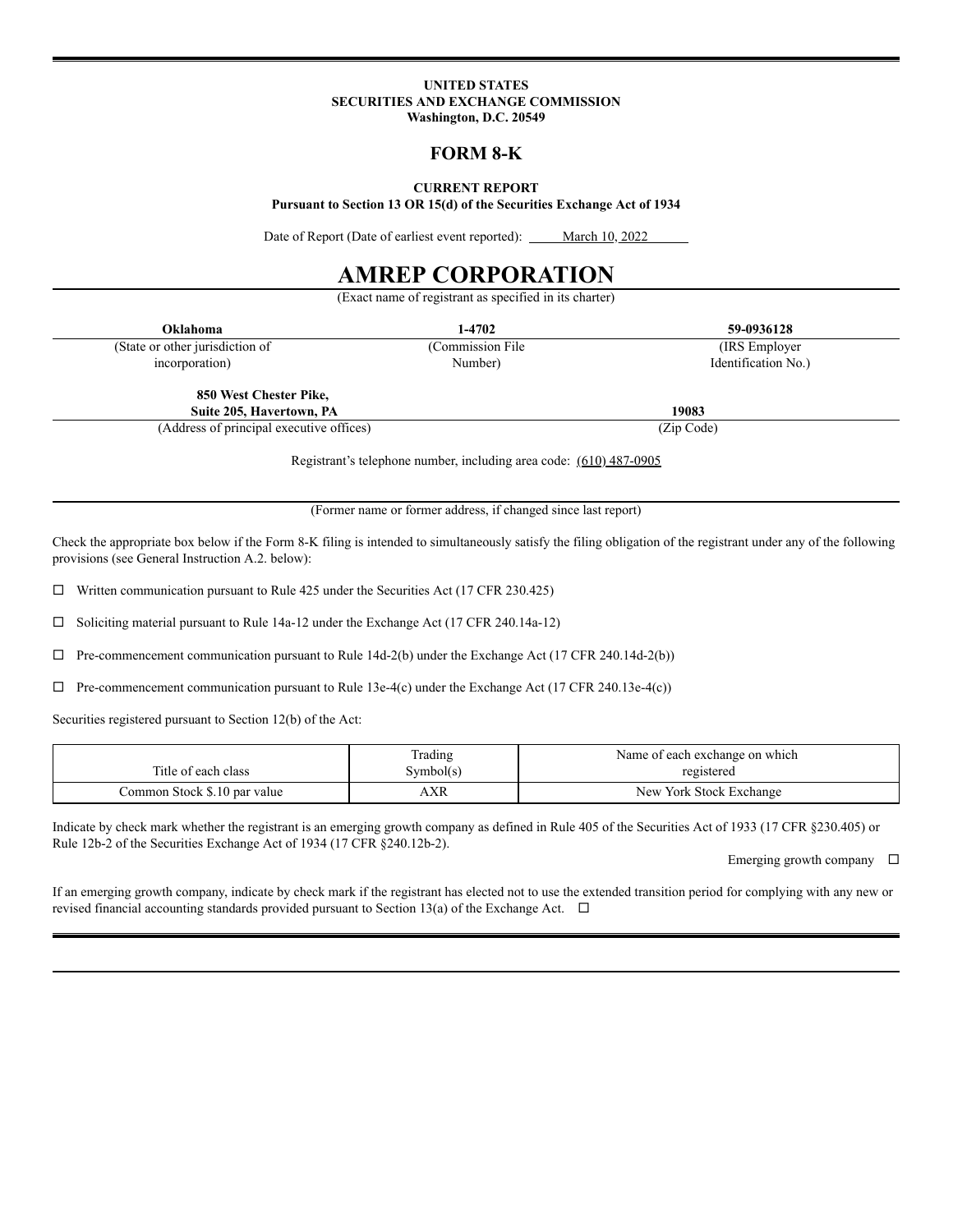#### **Item 2.02 Results of Operations and Financial Condition**

On March 10, 2022, AMREP Corporation issued a press release that reported its results of operations for the three and nine month periods ended January 31, 2022. The press release is being furnished with this Current Report on Form 8-K as Exhibit 99.1 and is incorporated herein by reference.

The information in this Item 2.02 of this Form 8-K and Exhibit 99.1 attached hereto shall not be deemed "filed" for purposes of Section 18 of the Securities Exchange Act of 1934, nor shall it be deemed incorporated by reference in any filing under the Securities Act of 1933, except as shall be expressly set forth by specific reference in such filing.

#### **Item 9.01 Financial Statements and Exhibits.**

(d) Exhibits.

| Exhibit Number | Description                                                                  |
|----------------|------------------------------------------------------------------------------|
| 99.1           | <u>Press Release, dated March 10, 2022, issued by AMREP Corporation.</u>     |
| 104            | Cover Page Interactive Data File (embedded within the Inline XBRL document). |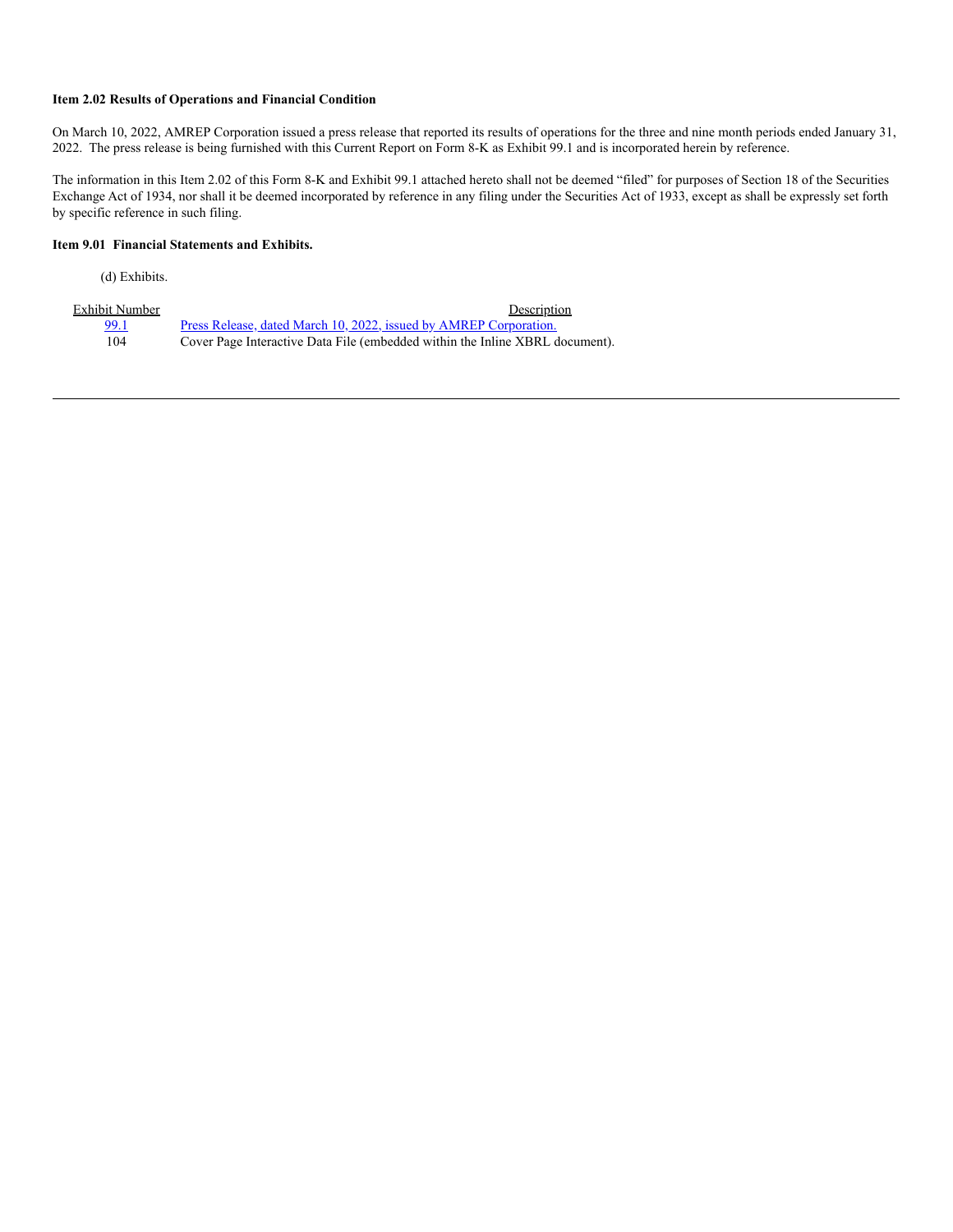#### SIGNATURES

Pursuant to the requirements of the Securities Exchange Act of 1934, the registrant has duly caused this report to be signed on its behalf by the undersigned hereunto duly authorized.

## **AMREP Corporation**

Date: March 10, 2022 By: /s/ Adrienne M. Uleau

Adrienne M. Uleau Vice President, Finance and Accounting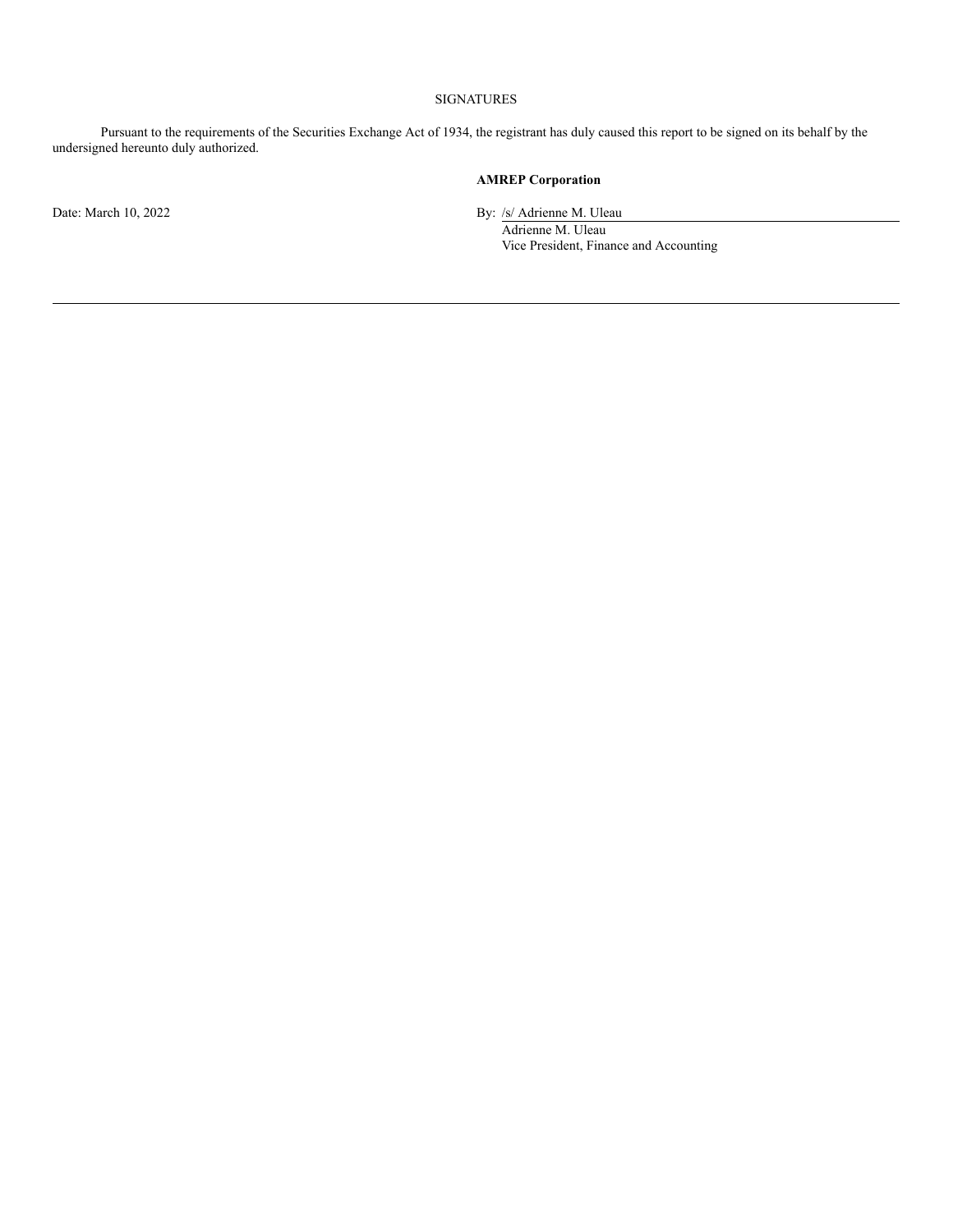## **EXHIBIT INDEX**

| Exhibit Number | Description                                                                  |
|----------------|------------------------------------------------------------------------------|
| 99.1           | Press Release, dated March 10, 2022, issued by AMREP Corporation.            |
| 104            | Cover Page Interactive Data File (embedded within the Inline XBRL document). |